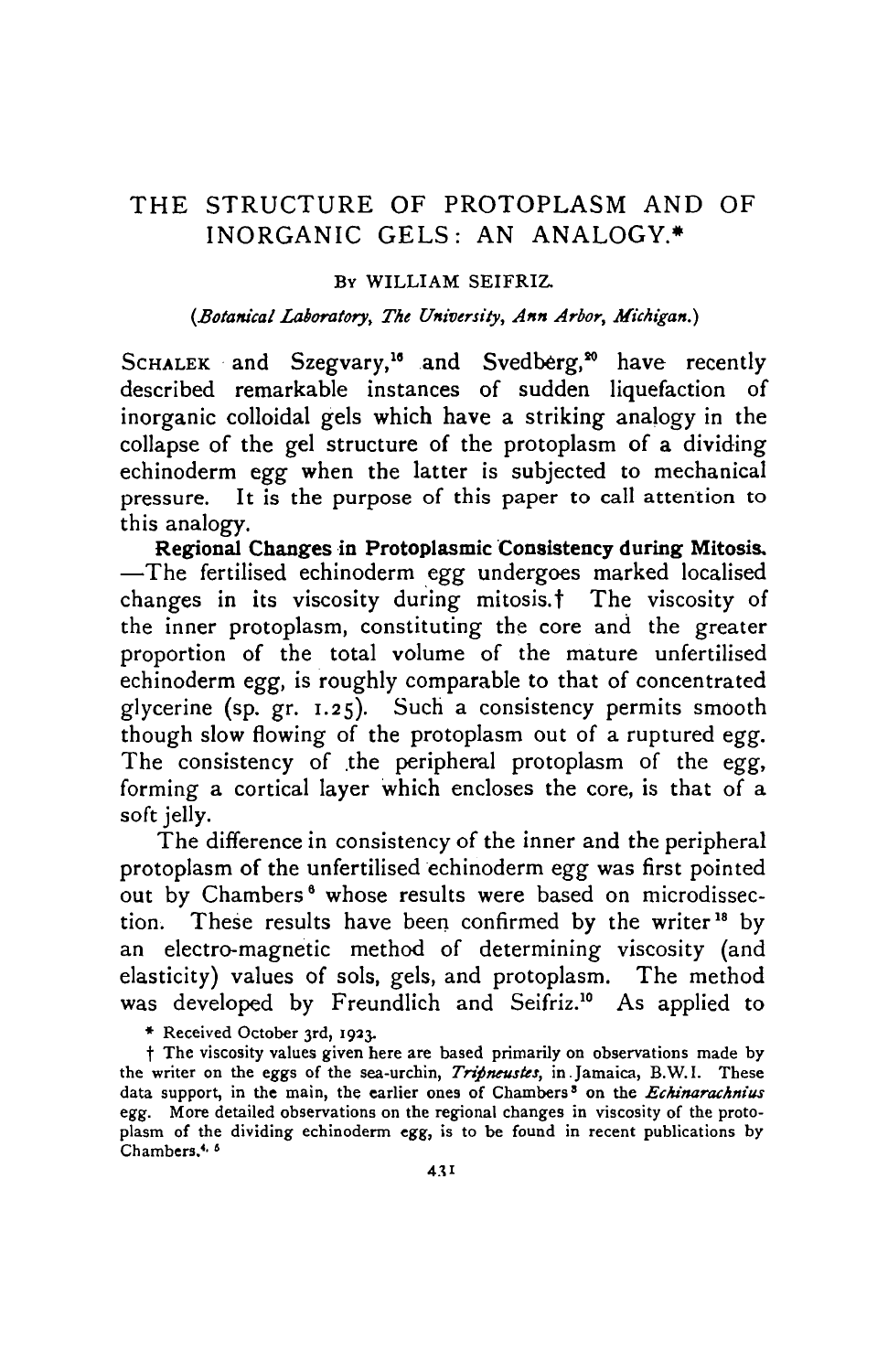protoplasm, the method consists, briefly, in placing within the egg a minute  $(18 \mu)$  particle of a magnetic metal (nickel), and attracting this particle with an electro-magnet. Such a particle in the centre of an unfertilised echinoderm *egg (Eckinaracknius parma)* will, when attracted by a magnet of sufficient strength, rush through the inner protoplasm until it comes in contact with the more viscous cortical layer when its forward movement is arrested. Attraction of the particle when in the peripheral protoplasmic layer results merely in stretching of the protoplasm. (The elasticity of living protoplasm is in this manner accurately measureable.) It is thus evident that the inner protoplasm of the unfertilised echinoderm *egg* is of lower consistency than the peripheral protoplasm, the former being of the consistency of a highly viscous liquid,\* while the cortical layer is of a soft gel consistency.

After fertilisation the viscosity of the *egg* protoplasm as a whole increases, until at mid-mitosis the peripheral cytoplasm surrounding each amphiaster is of high viscosity, possessing the consistency of a moderately firm jelly, *i.e.,* the consistency of a gelatin solution which has just set into a still plastic jelly, f Another, albeit crude, comparison can be made between the highly viscous peripheral protoplasm of the *egg* during the metaphase, and bread-dough.<sup>†</sup>

There is no commonplace substance which helps one to visualise better the physical state of highly viscous protoplasm

• The comparison of the viscosity of the inner protoplasm of an echinoderm egg to that of concentrated glycerin made as a result of microdissection observations<sup>17</sup> was nicely corroborated by comparison of the rate of travel of an 18  $\mu$  nickel particle, attracted by a magnet, through the central protoplasm of an egg and through glycerin, the rate in both cases being approximately the same.

t Chambers<sup>4</sup> has been able to distinguish viscosity differences within the cortical layer during the metaphase of division. He finds the outer region of the peripheral jelly to be of lower consistency than the protoplasmic wedges which form the inter- ray substance of the ampbiasters,

<sup>t</sup> The writer has previously attempted<sup>17</sup> to give some idea of the actual viscosity values of protoplasm by establishing an arbitrary scale of viscosity values, and by comparisons to gelatin solutions and other common substances. It should be remembered that these comparisons are relatively crude, but they give at least an approximate idea of the *actual* value of the consistency of protoplasm under various physiological conditions.. Vague expressions, such as "slightly viscous," "more viscous," "liquid" (which may mean any consistency from that of ether to that of soft tar), " non-viscous" (an impossible expression), and number of turns of a centri-<br>fuge handle, all suffice, perhaps, for purely *relative* values of consistency, but give no idea of the actual viscosity of the protoplasm.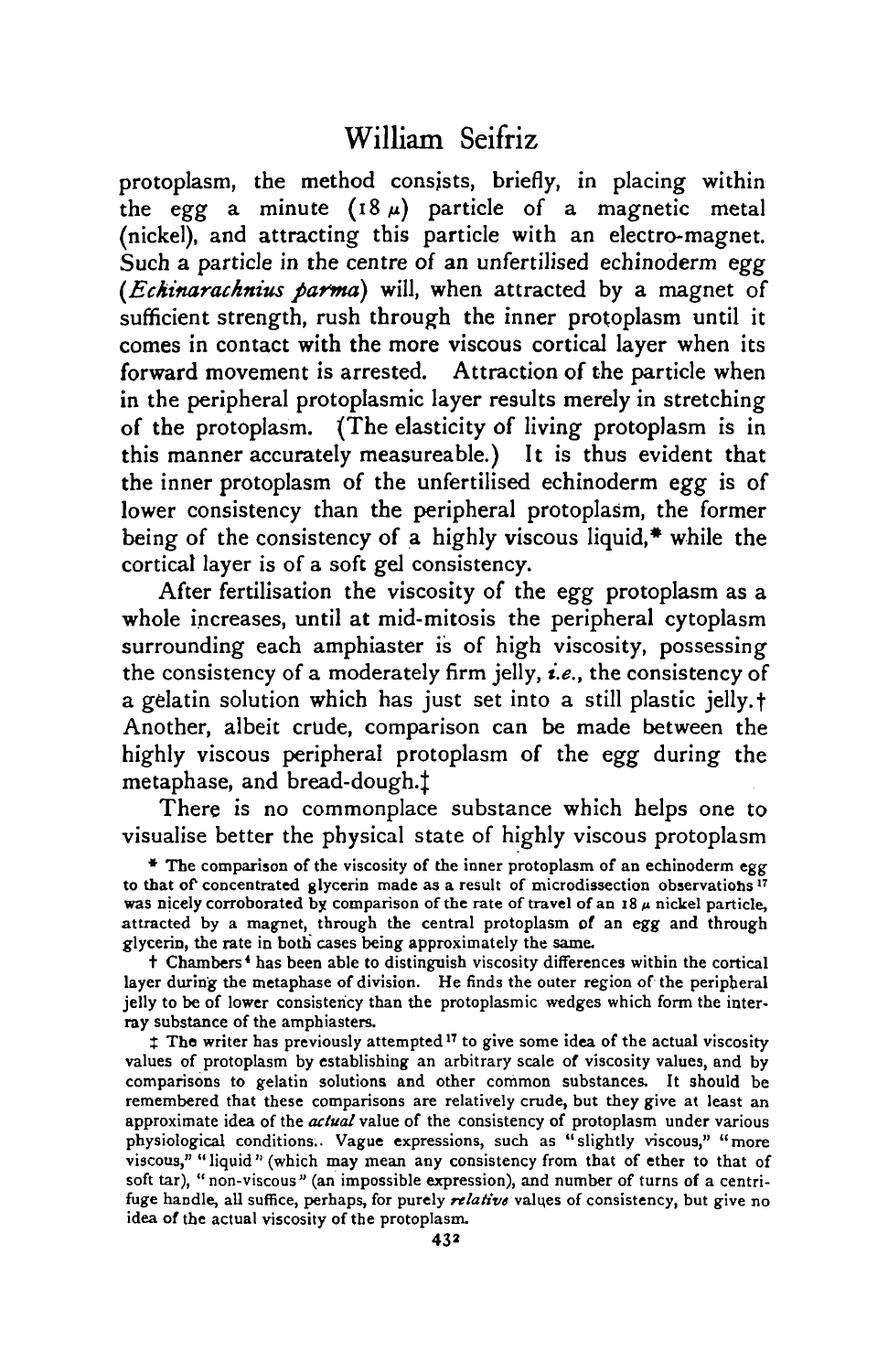than bread-dough. Not only the high viscosity of dough but also its elasticity closely approaches in value that of protoplasm when in the condition of a moderately stiff jelly, a state in which it is often found. Elasticity, a property generally ascribed only to gels, is very characteristic of protoplasm, and is practically always present even when the living substance is relatively dilute. Freundlich and Seifriz<sup>10</sup> have found this to be true also of dilute colloidal "sols."

At the completion of mitosis the viscosity of the peripheral protoplasm decreases until there exists in the two blastomeres of the first cleavage a relatively uniform and moderate degree of consistency throughout the daughter cells, preparatory to the second division.

It has long been known that the dilute ground substance of the astral rays is in a state of flow, the currents being centripetal. It is possible that the hyaline matrix of the rays and polar spheres is an extravasation from the surrounding highly viscous cortical jelly; and also, that the return of the peripheral protoplasm to a lower consistency at the completion of mitosis is due to, or at least is accompanied by, a reabsorbing of the inner dilute matrix.\*

\* These observations on viscosity changes in the dividing echinoderm egg have been determined by the microdissection method. The method consists in the mechanical manipulation.of exceedingly fine glass needles under very precise control. The needles are held in a microdissection instrument of which there are three well-recognised types; the original Barber pipette holder,<sup>1</sup> the Chambers microdissection instrument<sup>8</sup>; and the Péterfi (Zeiss) micromanipulator.<sup>16</sup>

The criteria used in determining viscosity values of protoplasm by the microdissection method are, the distance from a moving needle at which particles (microsomes) are disturbed, and the rate at which the protoplasm flows in behind a moving needle. Certain other methods of determining viscosity values of protoplasm, such as the centrifuge method of Heilbrunn<sup>19</sup> and of Weber,<sup>12</sup> and the electro-magnetic method of Heilbronn,<sup>11</sup> and of Freundlich and Seifriz,<sup>10, 18</sup> offer means of obtaining statistically precise values of the viscosity of protoplasm *provided* the type of protoplasm worked upon is such as to permit the use of the various methods.

The microdissection method of making viscosity determinations of protoplasm has certain decided advantages which make it peculiarly suited for ascertaining the consistency of the protoplasm of a dividing egg. One must fully realise that the dividing egg is not a homogeneous mass of protoplasm of which a single viscosity value can be given, but an intricate structure with marked localised differences in consistency. To determine these viscosity values—for example, of living chromosomes<sup>9</sup>—could not possibly be done by any method other than that of microdissection. Failure on the part of some workers to appreciate the presence of even the grosser regional differences in viscosity of the dividing *egg,* has led to some confusion and misinterpretation of experimental facts.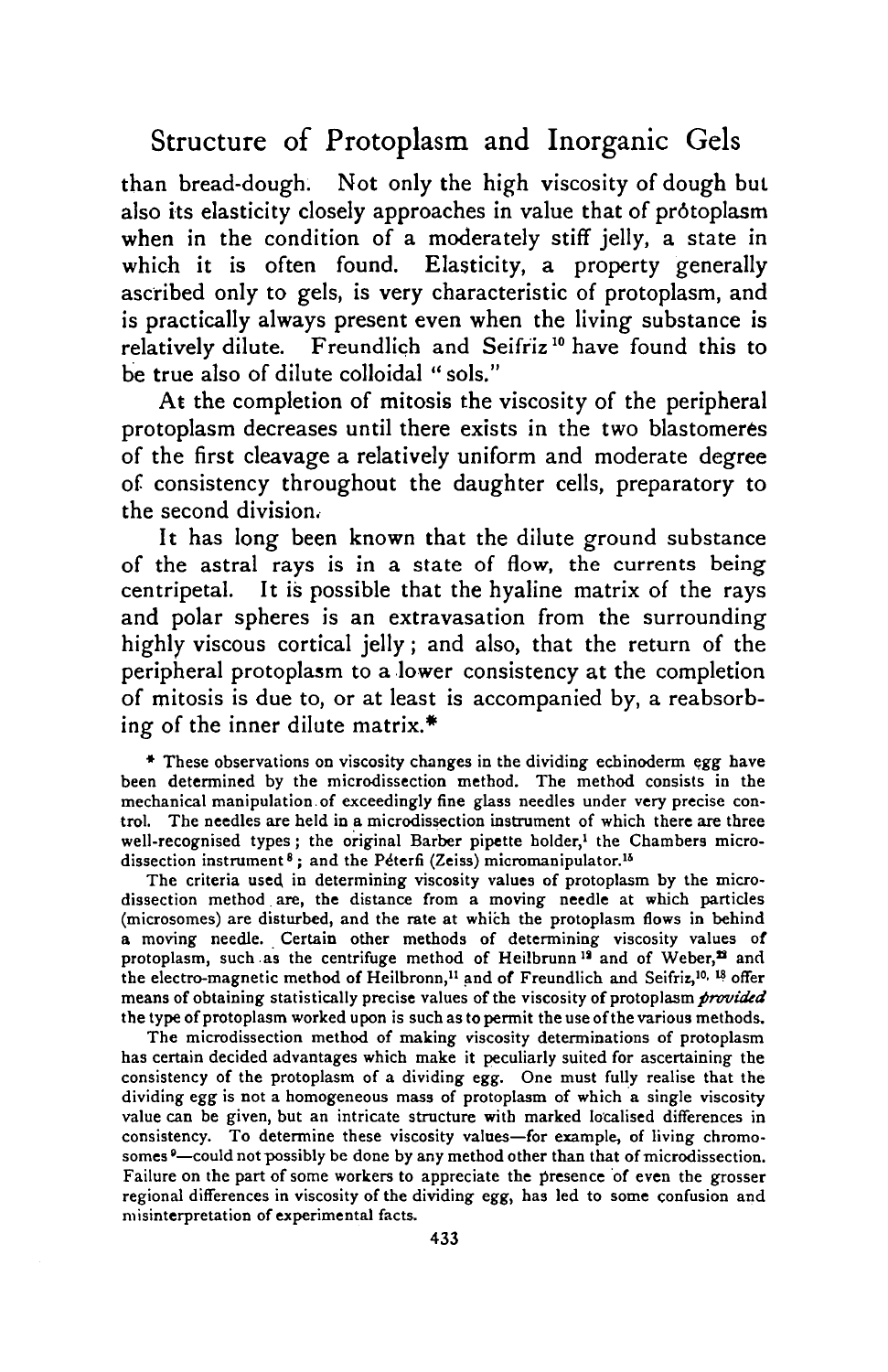The Collapse of the Mitotic Figure.—If an echinoderm egg in the metaphase of mitosis is dragged, by a microdissection needle, to the periphery of the film of water (hanging drop) in which the egg is suspended for dissection, and is thus subjected to the pressure of the surface tension of the thin water film, this pressure will sometimes cause a sudden and complete collapse of the mitotic figure. The intricate karyokinetic structure of the dividing *egg,* consisting of a highly viscous jelly cortex, enclosing the polar spheres, astral rays, and spindle, disappears, leaving an apparently homogeneous mass of protoplasm, with not a vestige of spheres, rays, spindle, or other structural features of the previously existing mitotic figure. The collapse is so sudden and so complete that it gives every impression of being a purely mechanical structural breakdown.

The recent publication of Schalek and Szegvary,<sup>16</sup> and a similar note by Svedberg,<sup>30</sup> give instances of the collapse of inorganic gels which are closely analogous to that just described as occurring in the dividing echinoderm *egg.*

Gradual Gelation and Momentary Solation in Inorganic Colloidal Solutions.—The liquefaction phenomenon described by Schalek and Szegvary<sup>16</sup> is, briefly, as follows: A 6 to 10 per cent. concentration of an iron oxide sol may be made into a soft poorly elastic jelly by the addition of an electrolyte. The amount of electrolyte should be insufficient to cause flocculation ; 100 millimoles of sodium chloride, or 22 millimoles of sodium sulphate (the concentration of electrolyte in the diluted sol) will cause the iron oxide sol to set into a gel which has the consistency of dough or paste, yet is no more opaque than the original sol. This gel has the remarkable property of becoming fully liquid again when shaken. The sol thus obtained from the gel by shaking is in every respect identical with the original sol. This newly obtained sol again gelates in time; and the second gel is of the same appearance and consistency as was the first. The gel gotten for a second time may again be transformed into a sol by shaking. The process can be repeated apparently without limit and with no noticeable change in the properties of either the gel or the sol. Samples of ferric oxide which are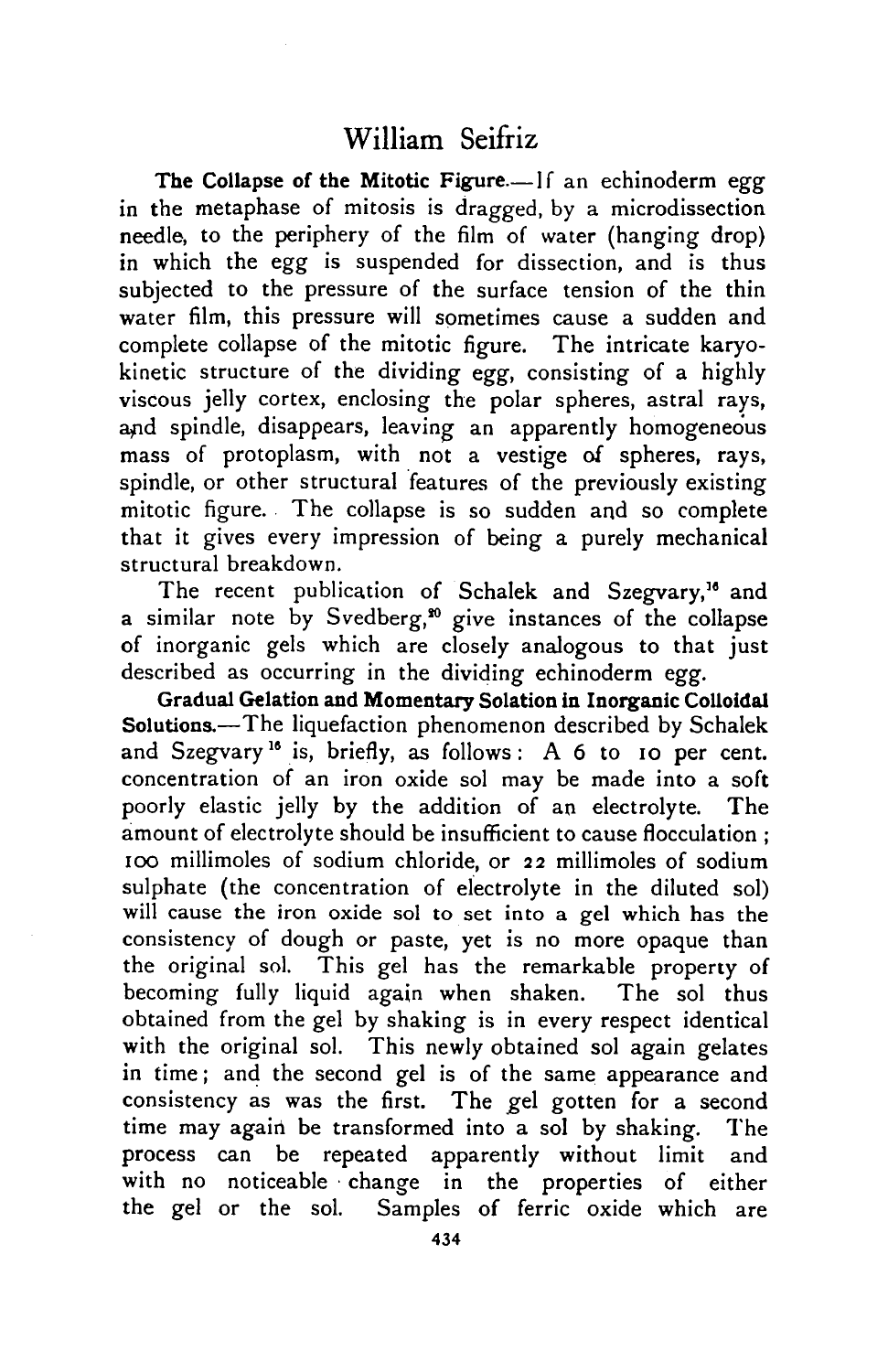three months old exhibit the phenomenon in precisely the same form.

The similar behaviour of a colloidal solution described by Svedberg<sup>30</sup> is as follows. The experiments were carried out by Borjeson, and have to do with a non-aqueous gel of metallic cadmium. By means of electric pulverisation a sol of metallic cadmium in alcohol (0.2 to 0.5 per cent, concentration) may be obtained with particles only  $5 \text{ m} \mu^*$  in radius. If such a solution is allowed to stand for some time the particles are oxidised to a certain degree and the solution sets to a jelly. The jelly formed is sufficiently solid to permit turning the receptacle over without spilling of the jelly; but if one introduces a glass rod into the jelly and makes a few movements with it, the system at once becomes liquid again and the viscosity is scarcely greater than that of pure alcohol.

The Analogy.—The similarity in the behaviour of the iron oxide gel described by Schalek and Szegvary, or the cadmium gel described by Svedberg, and the protoplasm of a dividing echinoderm egg at mid-mitosis when subjected to pressure, is apparent. In each case—the non-living inorganic colloid on the one hand, and the living substance on the other—the system when in the gel state, suddenly and completely collapses when subjected to mechanical disturbance. The two types of systems are markedly different in several fundamental respects—the one inorganic<sup>\*</sup> and non-living, the other organic and living—yet it is quite possible that this striking similarity in their behaviour in respect to a single physical change may rest on similarities in structure.

Theories of Gel Structure.—Theories of gel structure are so numerous, with so little general agreement among chemists upon any one of them that we shall do no more here than to briefly describe the best known of them, and indicate which the behaviour of the protoplasmic jelly and the behaviour of the inorganic gels tend to support. The structure of the gel state of lyophilic colloids has been postulated as that of a simple fine emulsion of globules dispersed in a liquid medium

<sup>\*</sup> The symbol " $\mu$ y" commonly used to designate 10<sup>-9</sup> A  $\mu$  (micron) is a millionth part of a meter; a  $\mu\mu$ , therefore, is a millionth part of a millionth part of a meter, *i.e.* 10<sup>-18</sup> meter. The correct symbol for 10<sup>-9</sup> meter (a  $\mu\mu$  as commonly used) is "  $m\mu$ " *i.e.* a thousandth of a millionth of a meter.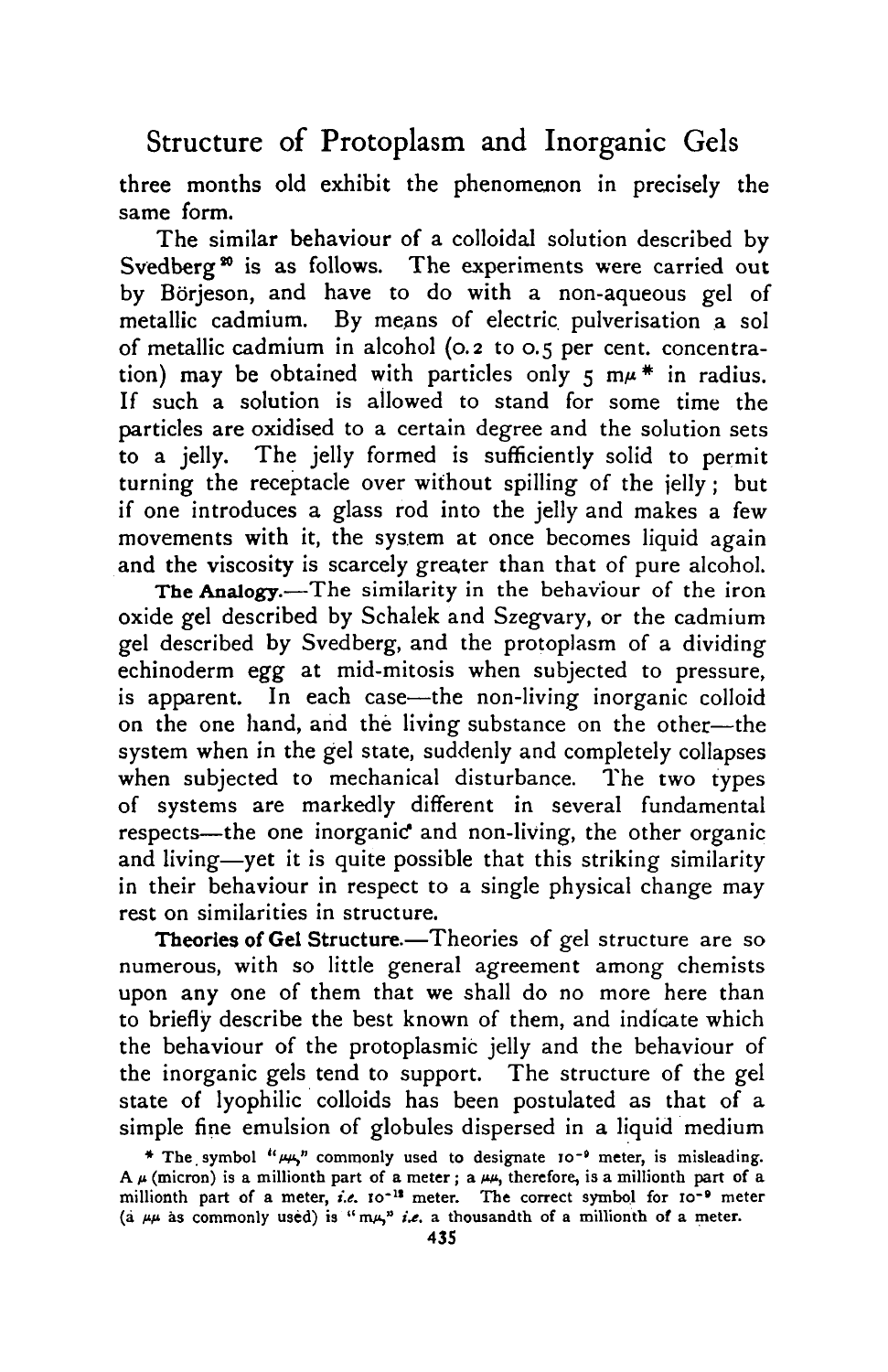(Ostwald); as an agglomeration in flaky groups of freely movable ultramicrons (Zsigmondy, McBain—this is essentially the micellar hypothesis of Nageli); as a mass of intersecting fibrils which may be of microscopic dimensions (Barratt); as interlacing and possibly anastomosing tenuous and flexible crystals of molecular dimensions (Procter); and as an equal distribution of molecules (Loeb). These phrase characterisations of the prevailing theories of gel structure give no more than a superficial idea of the complete theories held by the authors. The theory of Loeb is fundamentally molecular. The theory of Procter is molecular in that while the interlacing tenuous crystals postulated may be of more than one molecule in diameter as well as in length, the forces involved are of the order of molecular ones. The remaining theories are colloidal in that the authors are avowedly dealing with particles of colloidal size.

The molecular theory of Loeb precludes any connected network structure with a structural unit greater than the molecule. The molecular hypothesis of Procter admits of this possibility.

The colloidal theory of Zsigmondy apparently opposes a firm union of the micellæ into a framework. There is no reason, however, why the micellar hypothesis should not include a fixed bridgework structure of jellies. . This seems to be the opinion of Svedberg<sup>21</sup> who states that in the process of aggregation in a colloidal sol we may have two possibilities ; first, where no bridges are formed between the aggregates, in which case the colloid is precipitated; and second, where bridges are formed and the particles arrange themselves into a three-dimensional network, in which case the colloid gelatinises. We have the choice of one of these several theories of gel structure, or of granting, what seems likely, that there are many kinds of structure in gels, just as there are many types of structure in crystals.

The Possible Structure of the Protoplasmic Jelly.—The behaviour of the two inorganic jellies described by Schalek and Szegvary, and by Svedberg, and of the protoplasm of a dividing echinoderm *egg* when subjected to pressure, as here described, is more readily interpreted on the basis of a network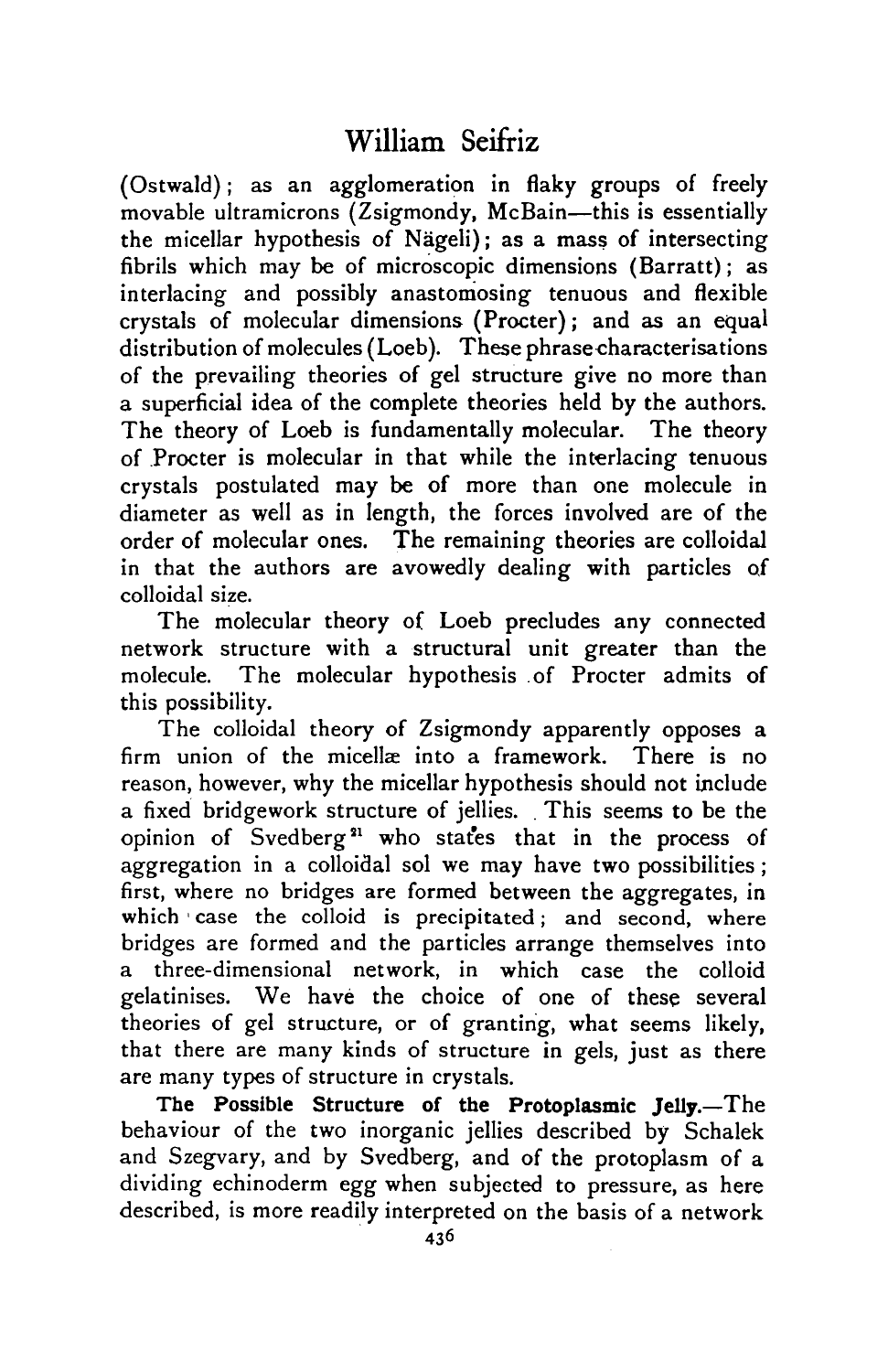hypothesis of gel structure. The remarkably sudden breakdown of the gel and protoplasmic structures when subjected to mechanical disturbance is so evidently like the collapse of a structural framework, that one is forced to the conclusion that the structure of the gels and of the protoplasm is a framework formed by the bridging of colloidal aggregates. Another fact which tends to support the likelihood of a bridgework structure in gels, is the extraordinarily low concentration of disperse phase at which gel formation is possible. A 0.2 per cent, concentration of cadmium sol is sufficient to exhibit the gelatinisation-solation phenomenon described by Svedberg.

Other Instances of Rapid Viscosity Changes in Protoplasm.— Chambers<sup>7</sup> describes the liquefaction of the protoplasm of marine ova and of Amoeba as a result of mechanical disturbance. If the protoplasm of an echinoderm *egg* is agitated by micro-needles during the solidifying process just prior to division, the protoplasm reverts to its original liquid state. "If the *egg* so treated is subsequently left undisturbed the solidifying process starts up again, with the result that the *egg* undergoes normal cleavage." A resting Amoeba is relatively solid. Upon mechanical agitation the Amoeba becomes more liquid. If the agitation is continued, all of the Amoeba liquefies. An Amoeba experimentally brought into this state does not return to its previous firm condition, and ultimately the animal dies.

An instance of a very rapid change in protoplasmic consistency from the liquid to the firm condition, is to be observed in the protoplasm of the hyphæ of *Rhizopus*. The streaming protoplasm in the mycelium of *Rhizopus* is of rather low consistency. By pressure with a microdissection needle, sufficient to completely close a hypha, this streaming protoplasm of low viscosity may be caused to instantly assume the consistency of a rigid gel. Streaming, of course, is stopped. Later, without further disturbance by the microdissection needles, there is a reversal of the phenomenon and the protoplasm becomes liquid again. If a hypha is torn open when the protoplasm is in the liquid condition, the contents immediately and readily flow out of the hyphal thread. If a hypha is torn open when the protoplasm is of high **VOL. I.—NO. 3. 437 2 F**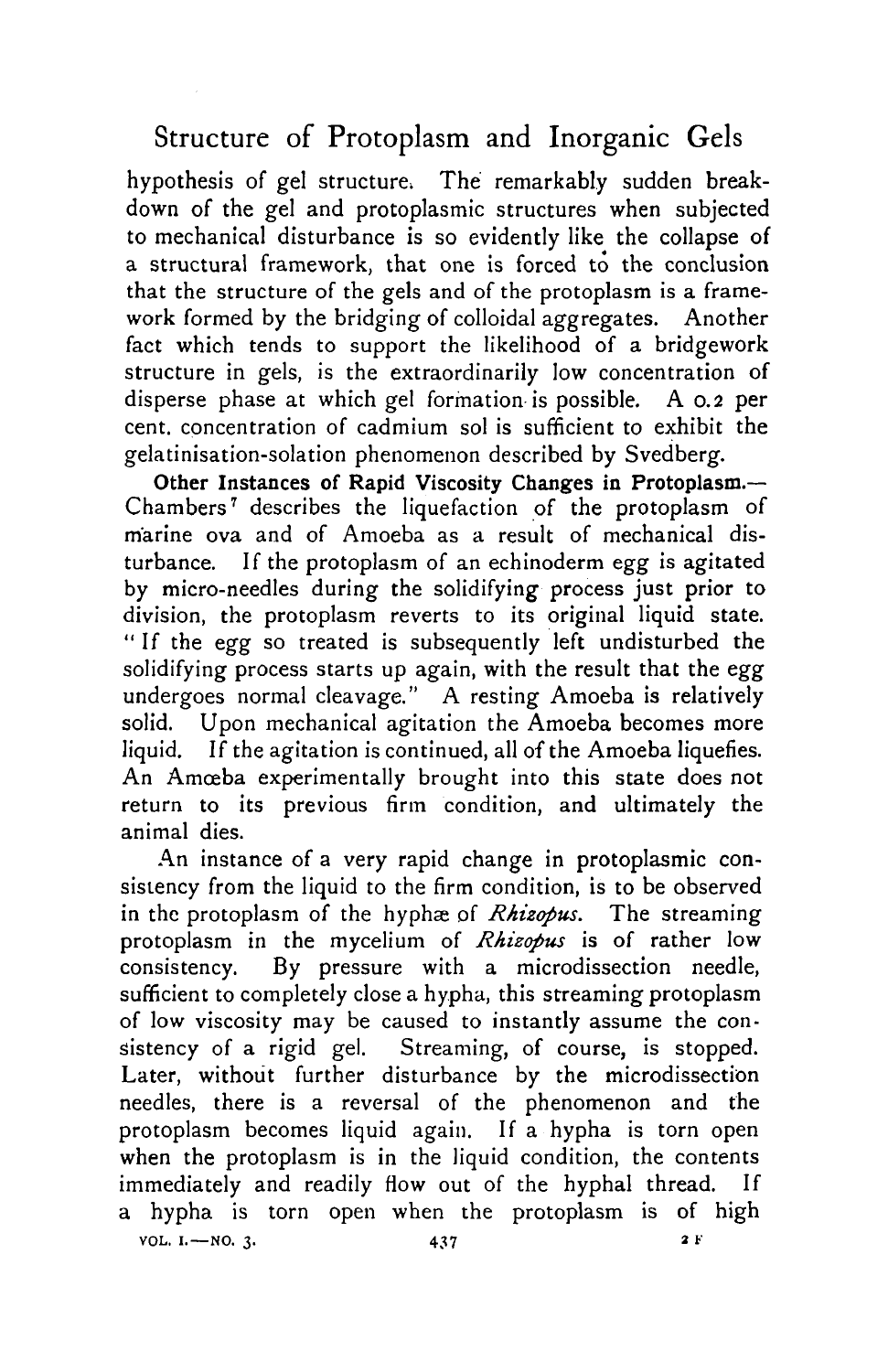consistency, the gelled protoplasmic mass can be forced out of the hyphal thread by pressure with a needle, just as one would squeeze oil paint from an artist's tube. The exposed rod of protoplasmic jelly, free from its supporting wall, retains its cylindrical shape in the surrounding aqueous medium for some time.

It is probable that this marked and rapid change in viscosity which takes place in the protoplasm of *Rhizopus* is of the same general nature, but in the opposite direction, as that which takes 'place in the collapse of the highly viscous jelly of a dividing echinoderm *egg,* and in the gels of ferric oxide and cadmium. In the *egg* protoplasm and in the inorganic gels, there is a sudden collapse of the bridgework of the gel structure, while in *Rhizopus* the micellæ are rapidly bridged to form the highly viscous jelly.

Hydration as a Possible Factor.—It was suggested in the preceding discussion on .the localised viscosity changes which the protoplasm of the dividing egg undergoes, that possibly the high consistency of the cortical region of the *egg* arises as a result of extravasation of the dilute ray and polar substance from the peripheral protoplasmic jelly; and that, at the completion of mitosis, when there is a return to a less viscous condition of the protoplasm as a whole, the hyaline matrix of the polar region is reimbibed by the surrounding jelly; that is, the entire process of reversible gelation is apparently one of dehydration and hydration. This suggestion is based on the fact that there is actually a separation of the original protoplasmic mass into two substances, one of very high and one of low consistency. It has elsewhere been suggested<sup>17</sup> that the pronounced changes in consistency which the protoplasm of *Rhizopus* undergoes are possibly the result of hydration and dehydration. That hydration and dehydration are, however, quite unnecessary for an ever so rapid and pronounced change from one viscous state to another, is evident frorn the behaviour of the ferric oxide and the metallic cadmium solutions. There is here no extravasation of dispersion medium when the sols gelate, or hydration on the sudden change of the gels into sols. It is clearly a case of collapse of structure, whatever that structure may be. It would seem, therefore,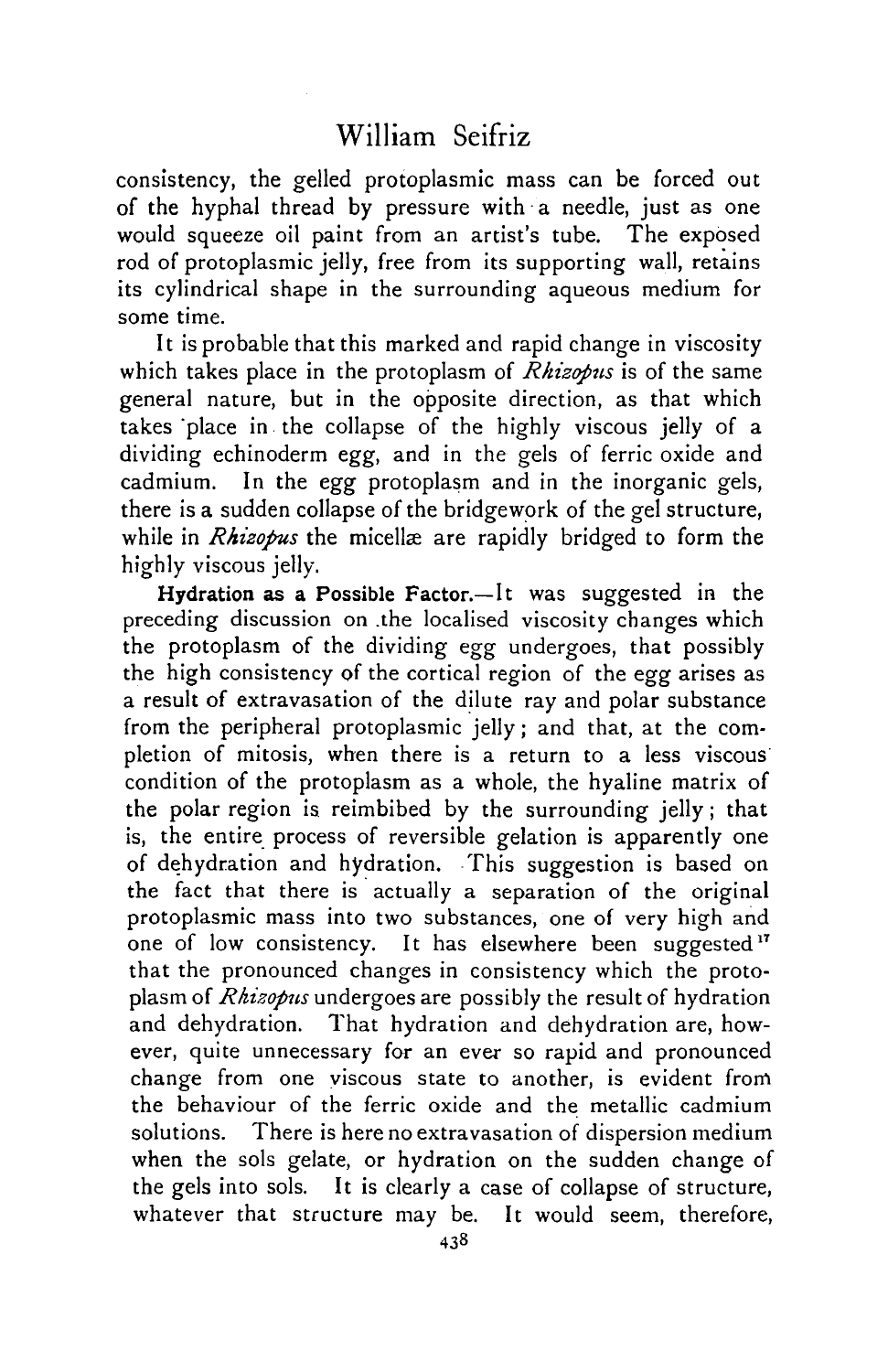that hydration does not necessarily play a part in the pronounced viscosity changes which take place in protoplasm as has often been thought to be true. *Viscosity changes in protoplasm, as in non-living inorganic jellies, are probably purely a matter of structural changes, of a reorientation of structural units whether micelles or molecules, and are not due to, though they may be accompanied by, hydration or dehydration.*

The Sol State.—Schalek and Szegvary, and Svedberg refer to the liquid state of their colloids as "sols." There is apparently no reason to question this terminology, since, in the case of Svedberg's experiment, the viscosity of the liquid state of the colloid "is scarcely greater than that of pure alcohol." It is doubtful, however, whether the term "sol" is applicable to the liquid state of protoplasm. The consistency of the protoplasm of an echinoderm *egg* before fertilisation is that of a substance which flows slowly; a relatively high viscosity for a liquid, as the confirmed comparison to concentrated glycerine indicates. Whether the term " sol" is applicable or not depends entirely on our criterion of the sol state.

McBain<sup>14</sup> has shown that in sodium oleate the sol and gel states are identical in all respects (osmotic pressure, conductivity, refractive index, etc.), except in their purely mechanical properties rigidity and elasticity. Freundlich and Seifriz<sup>10</sup> have shown that even in elasticity there is only a difference in degree between the sol and gel states. Thus, they found that a vanadium pentoxide "sol" possesses a slight though readily measurable elasticity; that a solution of commercial gelatin of 0.7 per cent, concentration, which pours freely and smoothly, with no superficial indication of a gel state, possesses a pronounced elastic value; and that so dilute a solution of sodium stearate as  $o, i$  per cent, which appears as thin as water, and has an actual viscosity value not quite twice that of water, is also sufficiently elastic to permit an actual determination of the elastic value with the technique developed by the investigators. If these dilute solutions of colloidal substances possess a measurable elasticity, it is quite evident that still less concentrated solutions will be elastic, so that only with infinite dilution is the elastic property of the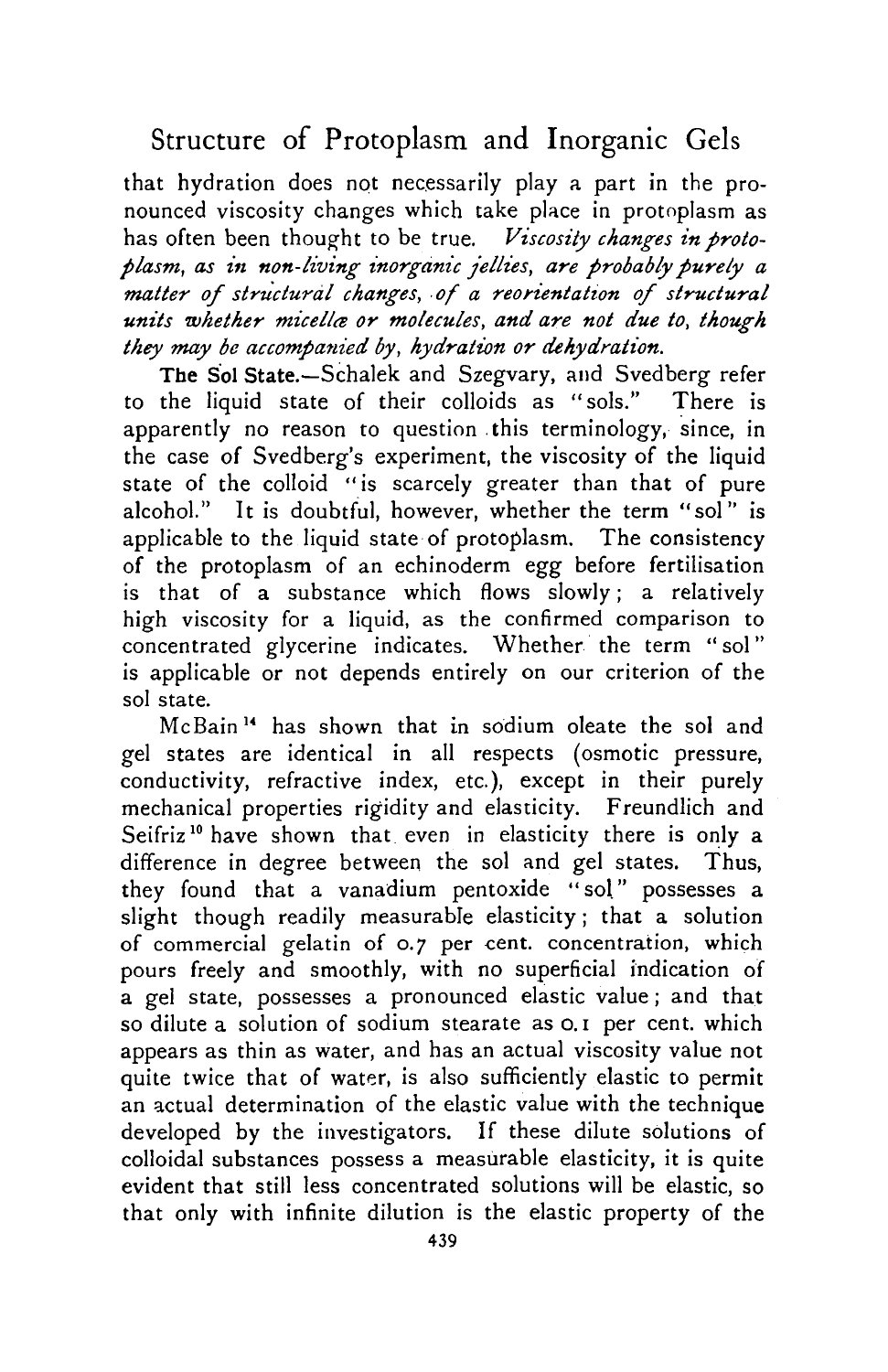sol so far reduced that it can be completely neglected. It is evident how impossible it is to draw a line between the sol and gel state when dealing with dilute colloidal " sols." Protoplasm never reaches as low a viscosity as that of a o. i per cent, sodium stearate solution. The determination of a large number of viscosity values of numerous kinds of protoplasm in different physiological conditions<sup>17</sup> has established an average protoplasmic consistency approaching that of glycerine, and seldom falling below that of machine oil. Further, protoplasm, no matter what its viscosity, nearly always exhibits a readily noticeable degree of elasticity. If elasticity alone is our criterion of the sol or gel state, then protoplasm is to be regarded as practically always a gel.

It would seem advisable to use the term " sol" with caution when referring to even dilute protoplasm, and to speak rather of a less viscous state.\*

In the case of the collapse of the cadmium gel there is probably a complete breakdown of the bridgework of the jelly, since the sol is very thin, while in protoplasm the breakdown is probably only partial, *i.e.* there still remain groups of connected micellae, which give to the liquid state of protoplasm its gel (elastic) characteristics.

The Role of Viscosity Changes.—Changes in protoplasmic consistency have, of late, received considerable attention from a number of investigators. Weber<sup>12, 28</sup> has made an extensive study of the effects of narcotics, gravity, Roentgen rays, etc., on the viscosity of protoplasm. Heilbrunn<sup>18</sup> has studied the effects of monovalent and bivalent cations on protoplasmic consistency. Heilbronn" has ascertained the viscosity of myxomycete plasmodia. Chambers<sup>8</sup> has made numerous observations on protoplasmic consistency, and Seifriz<sup>17</sup> has determined viscosity values of a variety of protoplasm.

• The term "coagulation" is also misleading when used to designate increased consistency in protoplasm. If living protoplasm ever coagulates it is certainly limited to such extreme cases as the change .which protoplasm undergoes in a protozoan when it encysts, or in a seed when preparing for the winter's rest. It is possible that such protoplasm is a coagulum, an " irreversible " gel, which reverses into the physiologically active protoplasmic jelly through enzymatic activity at germination. There is no reason to believe that living protoplasm coagulates when in its physiologically active state. With the possible exception of the above cited examples, coagulation is ordinarily a death process.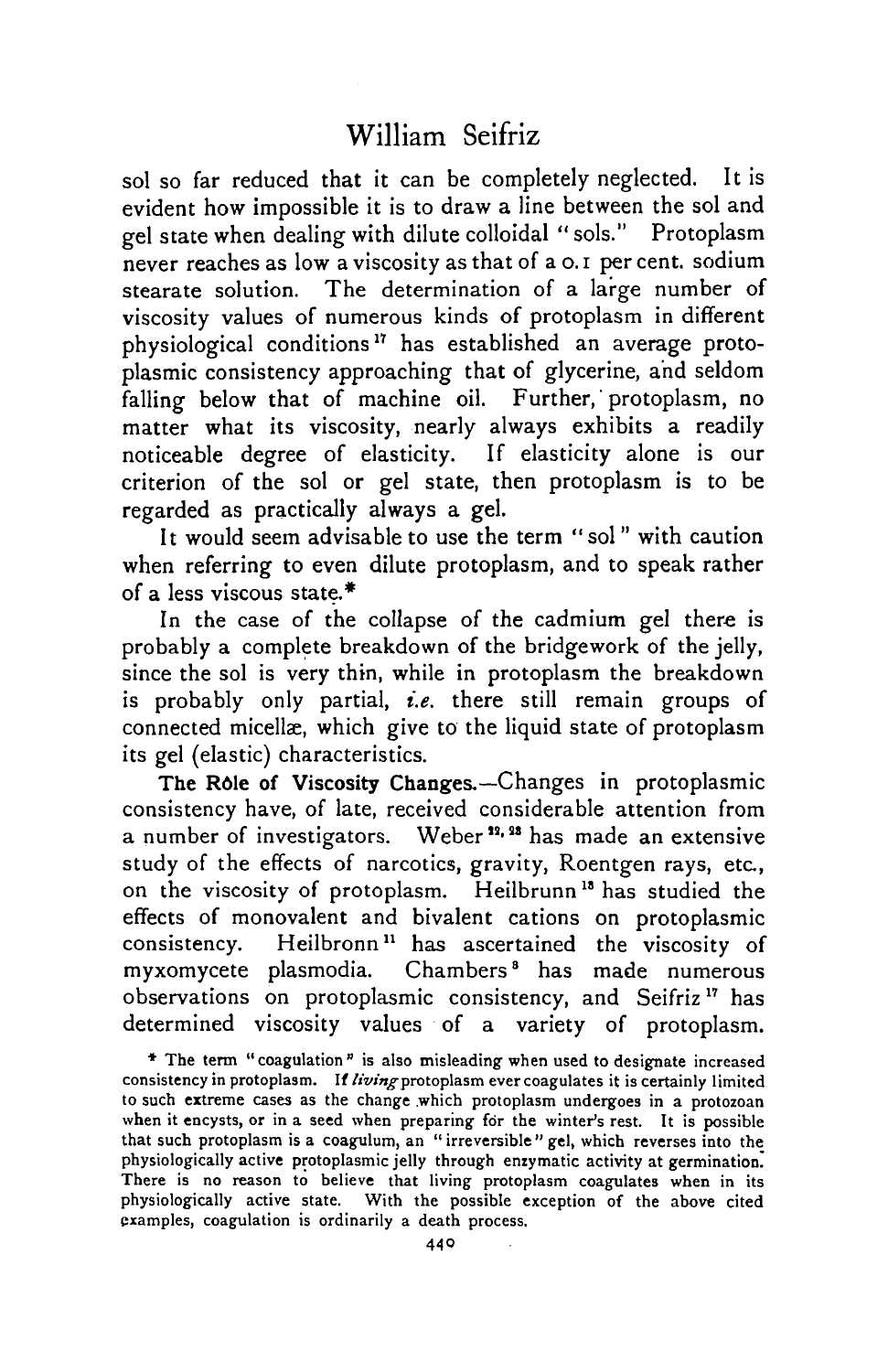Viscosity values play an important part in the ingenious suggestion of Cannon<sup>2</sup> on the nature of the centrosomal force.

Professor Péterfi has called my attention to a most remarkable change in consistency occurring in Amœba. When the organism is grown in an aqueous medium, the viscosity is relatively low. A furrow made by a microdissection needle in an Amoeba taken from a water culture is quickly closed. When, however, Amoebae are grown on an agar plate (with Knop's solution), the consistency becomes extremely high. After several days on such a culture medium, the viscosity of the organism is so high that a furrow made in it remains visible for a full half hour afterwards. Such Amcebæ are very sluggish in their movements.

One cannot carry on a study of viscosity changes in protoplasm without being impressed with the great range in values and the frequency with which changes take place. That changes in protoplasmic consistency play an important part in the physiological activities of the cell, is undoubtedly true. It does not seem justifiable, however, to allow our imagination to carry us so far as to see in viscosity changes the *cause* of certain physiological processes which the changes in consistency accompany. One hesitates to believe that such complex and little understood vital phenomena as anæsthesia and antagonism are nothing more than the manifestation of a single simple physical change in protoplasm, namely, a change in viscosity.

Mitosis is accompanied by pronounced regional changes in protoplasmic consistency. These changes play an important rdle in cell division. The amphiasters and the mitotic figure as a whole, could not be maintained were it not for the high gel consistency of the cortical protoplasm. Necessary as changes in viscosity appear to be for mitosis, they cannot be regarded in any sense as the *cause* of cell division.\*

### **Summary.**

When a dividing echinoderm *egg,* in the metaphase of mitosis, is subjected to the pressure of the surface tension existing between a cover slip and a thin film of water, the

• See in this connection the interesting discussion on the colloid chemistry of **cell** division by Spek.<sup>1</sup> '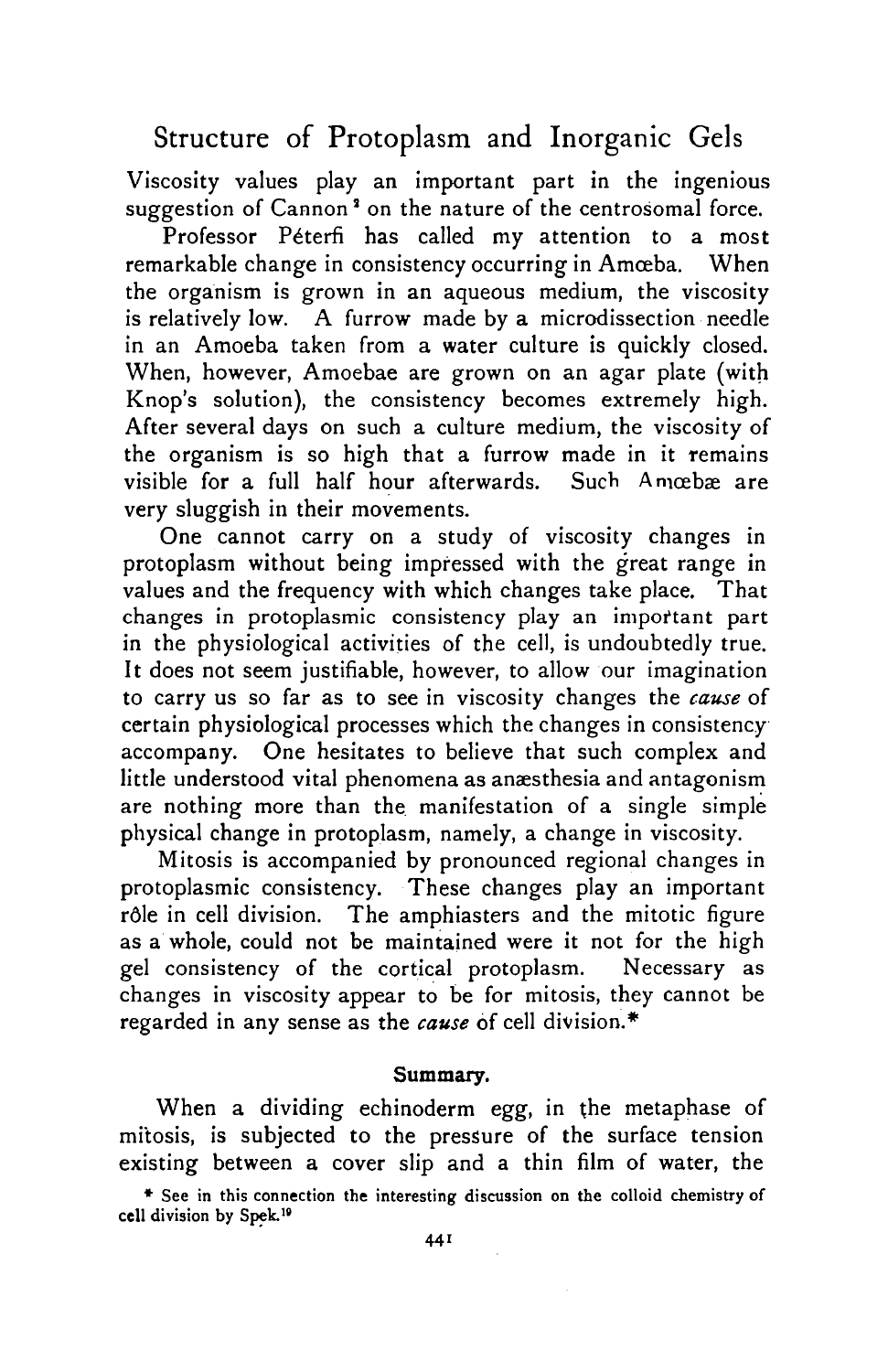## William Seifriz

entire mitotic figure, consisting of a highly viscous jelly cortex which encloses the dilute polar regions and the spindle, suddenly collapses, leaving not a vestige of the structural features of the preceding karyokinetic figure. This collapse is analogous to the sudden breakdown of certain inorganic gels, namely, of iron oxide, as described by Schalek and Szegvary, and of metallic cadmium, as described by Svedberg. In all three cases the sudden liquefaction is brought on by mechanical disturbance, in protoplasm by pressure, and in the two inorganic gels by stirring or shaking. These analogous phenomena tend to support the micellar hypothesis of the structure of gels, a structure in which the colloidal units are connected one to the other to form a three - dimensional network.

#### **References.**

- <sup>1</sup> Barber, M. A. (1914), "The Pipette Method in the Isolation of Single Microorganisms and in the Inoculation of Substances into Living Cells," *Philippine Journ. Sci.*, Sec. B, 9, 307-60.
- Cannon, H. G. (1923), "On the Nature of the Centrosomal Force," *Journ. Genetics,*
- 18, 47-78. <sup>3</sup> Chambers, R. (1917), " Microdissection Studies—II. The Cell Aster: A Reversible Gelation Phenomenon," *Journ. Exp. Zoo/.,* 23, 483-504.
- <sup>4</sup> Chambers R. (1919), "Changes in Protoplasmic Consistency and their Relation to Cell Division," Journ. Gen. Physiol., 2, 49-68.
- Cell Division," *Journ. Gen. Physiol.*, 2, 49-68.<br><sup>8</sup> Chambers, R. (1921), "The Formation of the Aster in Artificial Parthenogenesis,"
- *Journ. Gen. Physio/.,* 4, 33-9. <sup>8</sup> Chambers, R. (1921), ''Studies on the Organisation of the Starfish Egg," *Journ.*
- *Gen. Physiol.*, 4, 41-4.<br><sup>7</sup> Chambers, R. (1921), "The Effect of Experimentally Induced Changes in Consistency on Protoplasmic Movement," Proc. Soc. Exp. Biol. and Med., 19, 87-8.
- Chambers, R. (1922), "New Apparatus and Methods for the Dissection and Injection of Living Cells," Anat. Rec., 24, 1-19.
- <sup>9</sup> Chambers, R., and Sands, H. C. (1923), "A Dissection of the Chromosomes in the Pollen Mother Cells of *Tradescantia Virginica,* I\_," *Journ. Gen. Physio/.,* 6,815-19. <sup>10</sup> Freundlich, H., and Seifrir, W. (1923), "Ober die Elastizitat von Solen und Gelen,"
- Zeitsch. phys. Chem., 104, 233-61.
- <sup>11</sup> Heilbronn, A. (1922), "Eine neue Methode zur Bestimmung der Viskosität lebender Protoplasten," *Jahrb. wiss. Bot.*, 61, 284-338.
- <sup>12</sup> Heilbrunn, L. V. (1920), "An Experimental Study of Cell-Division-I. The Physical Conditions which determine the Appearance of the Spindle in Sea-Urchin *Eggs," Journ. Exp. Zoo/.,* 80, 211-37. <sup>13</sup> Heilbrunn, L. V. (1923), "The Colloid Chemistry of Protoplasm—II. The
- 
- Electrical Charges of Protoplasm," *Amer. Journ. Physiol.*, 64, 481-98.<br><sup>14</sup> Laing, M. E., and McBain, J. W. (1920), "The Investigation of Sodium Oleate Solutions in the Three Physical States of Curd, Gel, and Sol," Trans. Chem. Soc., 117, 1506-28.